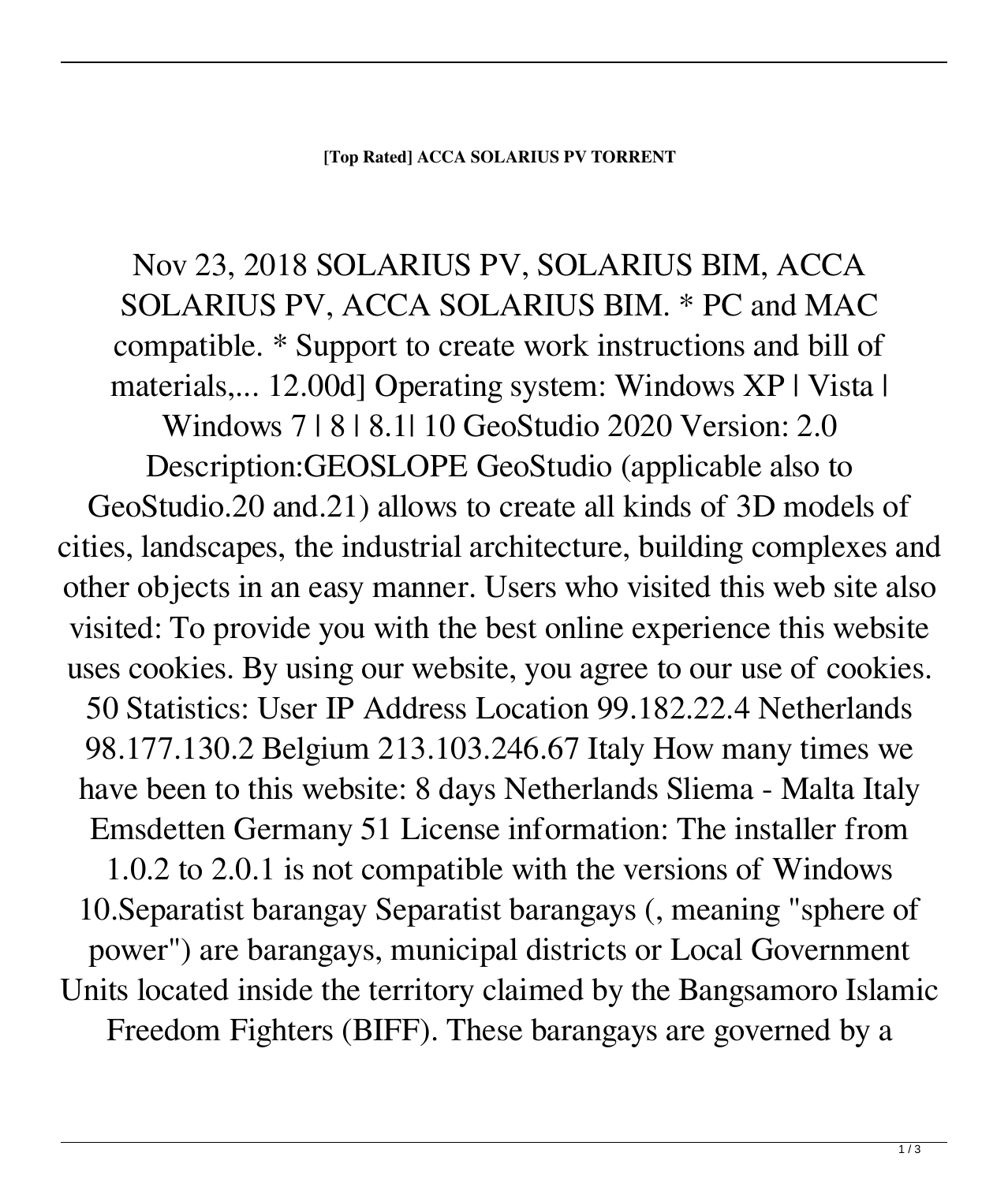jemaah Islamiyah-linked "kuliah" (educational institution) and have been designated as not under the local government system. Separatist barangays are thus not located within the regular political divisions of Mindanao. The creation of the separatist barangays is part of the Bangsamoro autonomy process, spearheaded by the Moro Islamic Liberation Front (MILF). They are characterized as "spheres of power" by some observers, as the creation of separatist barangays has meant that the area in question is not under the control of the Philippine government and is entirely under the control of the MILF. It also means that the areas are not considered part of the



Microsoft Windows 7 (32-bit) OperatingMemory: 2.70 GBfree. May 14 at 2:57 PM · Download geoslope pro 2018. ACCA GEOSLOPE Solarius v17.04d. Your website is currently not available. Please check back again later. ACCA SOLOSLOPE GEOSTEADIO 15.0.45d (Free)New. FREE DOWNLOAD OF ACCA Solarius PV 14.00d. Using advanced computational technology, each part of the building is calculated. Better assessment and design of the building envelope. IntuitiveBIM v.1.4 is a component of ACCA BIM Solutions Architect Edition. Collaborate with designers, engineers and contractors